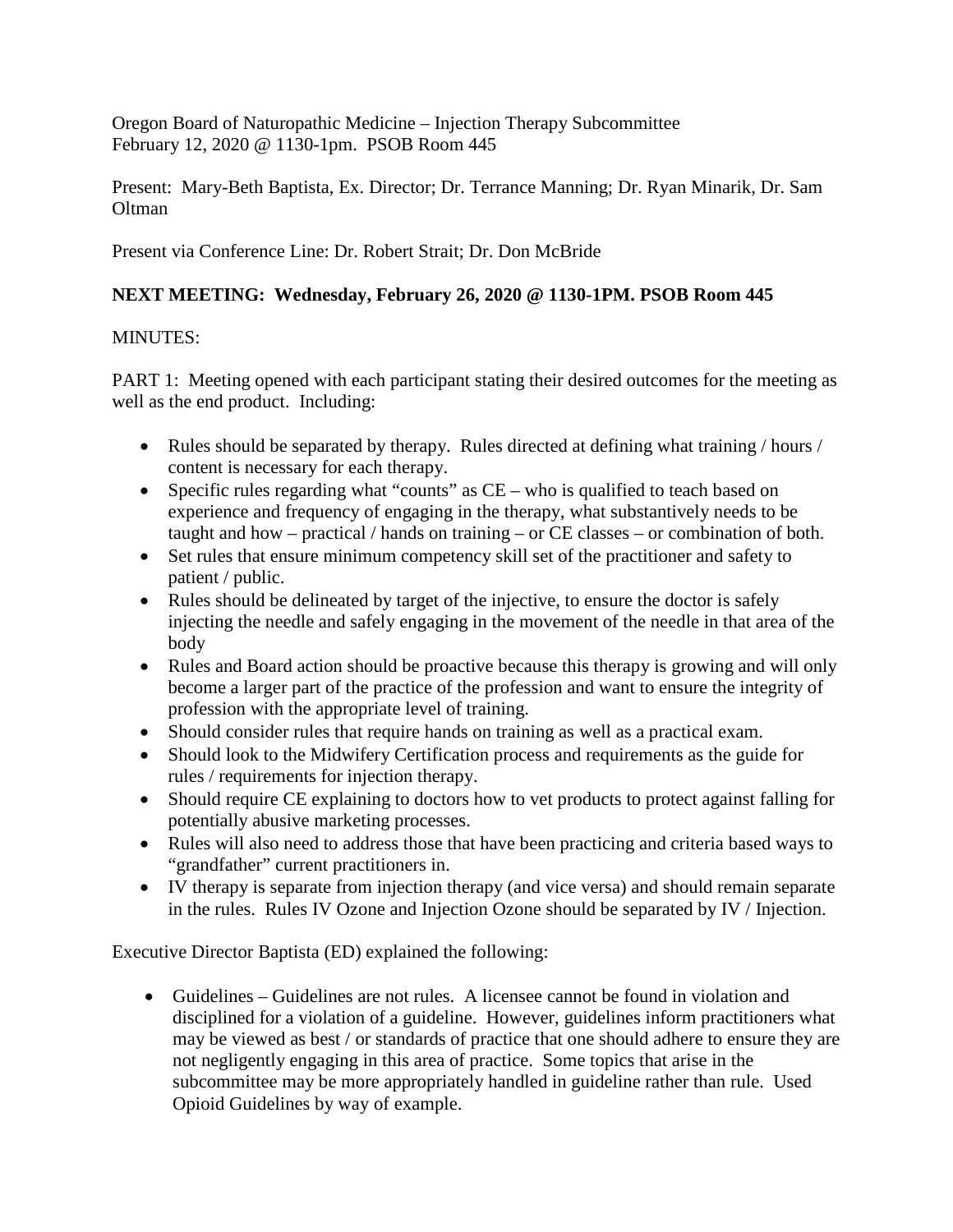- Administrative Rules: Rule making authority rests with the Board. The process of rulemaking involves putting out a notice that solicits public comment on the rule. After a period of public comment the Board may choose to incorporate (or not) the public comment and the Board has approval authority for what is contained in the final draft of the rule.
- Rule 850-060-0212: The Board established a subcommittee of experienced stake holders to assist in proposing draft language for the aforementioned rule. The Board is the body that decides on the text of the rule, and the Board has final approval authority.
- Oregon Revised Statutes: Statutory authority rests with the legislature. The Board may submit legislative concepts to the governor for consideration of statutory changes. The next deadline to submit statutory changes for the next biennium is April 2020.
- The Board may not make rules that are contrary to Statute.
- Statutes and Rules are "the floor not the ceiling" when regulating Licensee behavior / practice.
- The Board has developed a positive and supportive relationship with OANP. There are things that may come up in the rule making process that may be best handled by the association rather than the regulatory authority.

PART II: Subcommittee discussed their ideas on how to structure the rule. Members decided to start with delineating "levels" of skill / education / risk by both "target" and "injectate." Members lean toward the "target" being the driver of the rules – and that the risk of harm from "injectate" may increase or decrease based on the "target" of the injection. Members created the initial frame work:

# **TARGET:**

### **Level 1: Subcutaneous (Sub Q) / Intramuscular (IM)**

- Facial
- Genitals
- Sub Q nerves

### **Level 2: Extremities / Tendons / Ligaments**

- Peripheral nerve
- Ankles
- Wrists
- Elbows
- Intermuscular joints

# **Level 3: Spine / (***TBD: Intraosseous)*

- Nerve root
- Spinal nerve
- Cervical thoracic lumbar
- *(TBD: Bone Marrow)*

# **INJECTATE:**

# **Level 1: Prepared Injectate**

- Dextrose
- Antisialagogues
- Steroid
- Ozone
- Botox
- Allogeneic

# **Level 2: Autologous**

- Platelet-rich Plasma (PRP)
- Adipose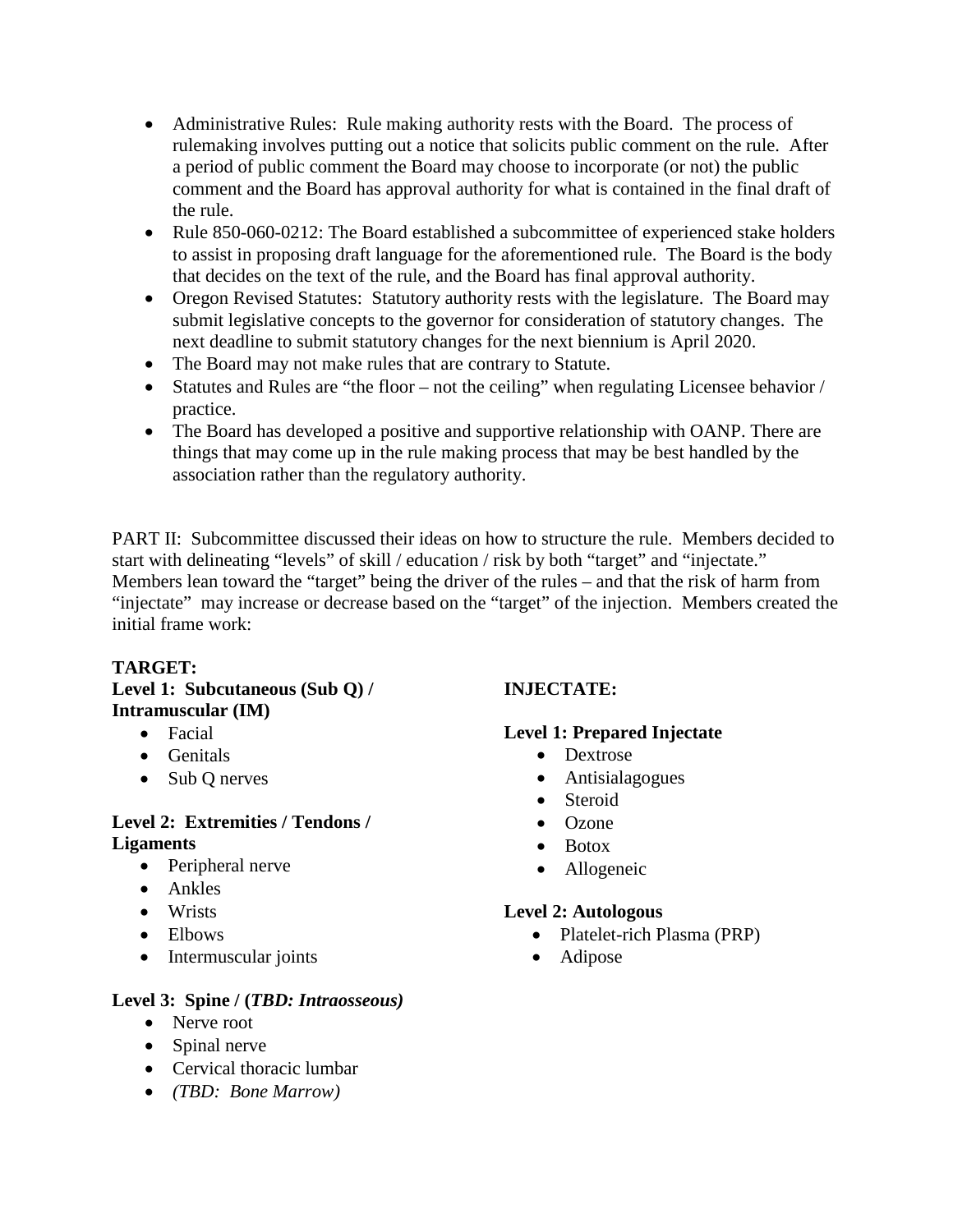NEXT STEPS:

- 1. Research and prepare to discuss proposals for how to structure the rule around intersection of both / either "target" and "injectate"
- 2. Research and discuss training / education regulations for competency to engage in each level of injection therapy.
- 3. Research and prepare to discuss proposals for regulating experience to provide training / education
- 4. Research and provide written explanation regarding scope of practice and statutory authority to engage Intraosseous injections
- 5. Research and provide written explanation regarding scope of practice and statutory authority to engage Intraosseous injections
- 6. Review related Administrative Rules for consistency of proposals and ORS to determine if proposals are in-line with / or contrary to Statute.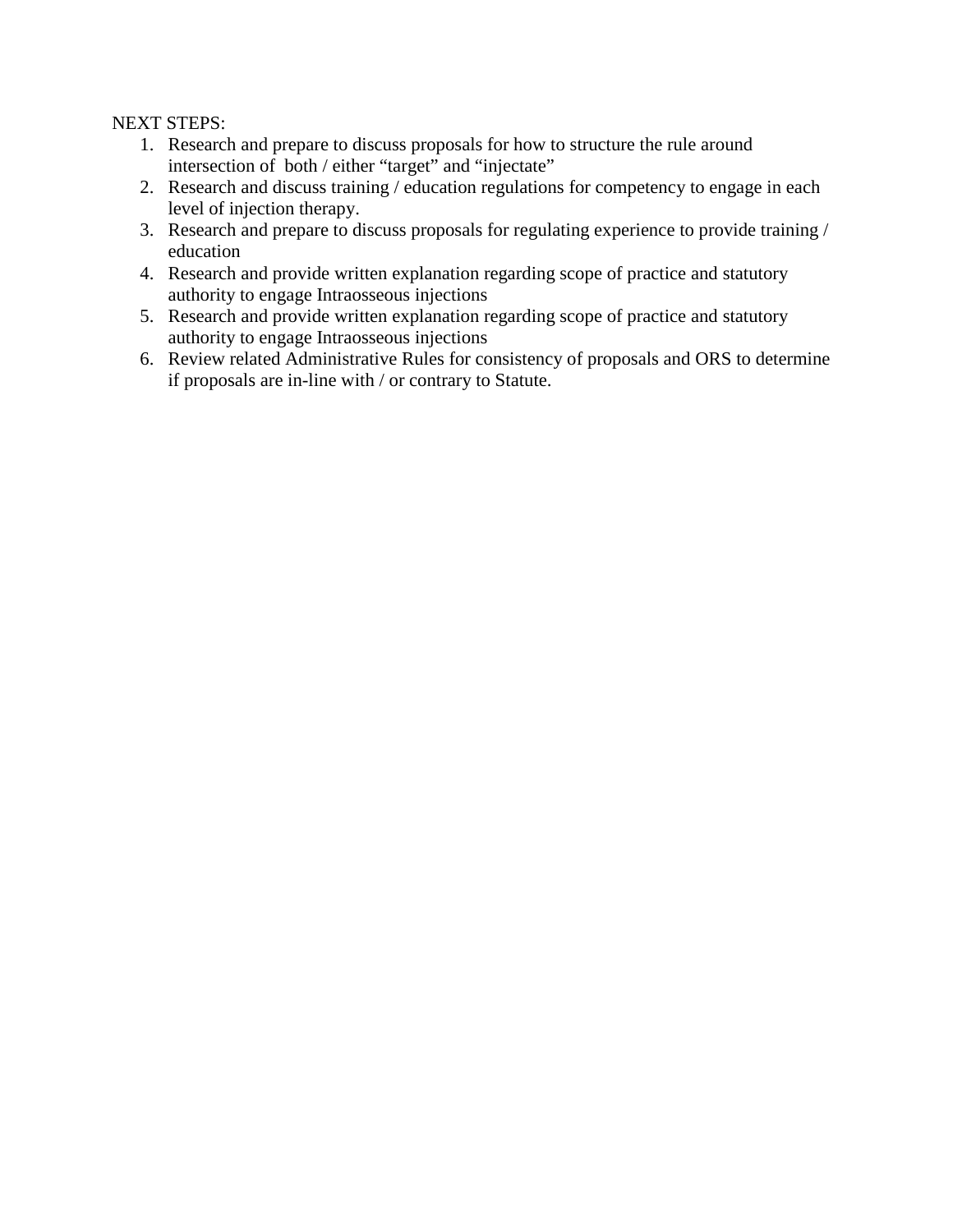#### **MEETING #2**

Injection Therapy Subcommittee – Minutes Wednesday, February 26, 2020 – 11:30-1pm Portland State Building – Room 445

#### ATTENDANCE:

Present: ED Mary-Beth Baptista, Bd Invg. Doug Cook, Dr. Ryan Minarik, Dr. Sam Oltman, Dr. Terrance Manning II

VIA Teleconference: Dr. Robert Straight, Dr. Tyna Moore, Board Representative Dr. Tracy Erfling; Dr. Stacey Guggino, Dr. Don McBride

### **NEXT MEETING: Wednesday, March 11, 2020 – 11:30-1pm. Portland State Building – Room 445**

1. Unanimous Approval of 2.12.2020 Injection Therapy Subcommittee – DRAFT **Minutes** 

2. Review Public Meetings / Public Records Laws: This rules committee is a public body subject to public meeting laws. Public meeting laws require public bodies to work in public. This includes email communication. If one or more members are discussing committee business via email – it could be construed as a closed group meeting in violation of public meeting laws.

Public meeting laws allow for information to be disseminated to the group from one sender, and one member can reply to sender. In the future it is best to send all communications to ED MBB to distribute to the group.

3. Review Rules Sub-Committee Role / Advisory Committee: Rule 850-060-0212: The Board established this subcommittee of experienced stake holders to assist in proposing draft language for the aforementioned rule. The purpose of this subcommittee is to advise the Board's development of Rule OAR 850-060-0212. The Board will take the subcommittees' recommendations into consideration when they decide on the text / requirements to include in the rule. All rule making authority rests with the Board.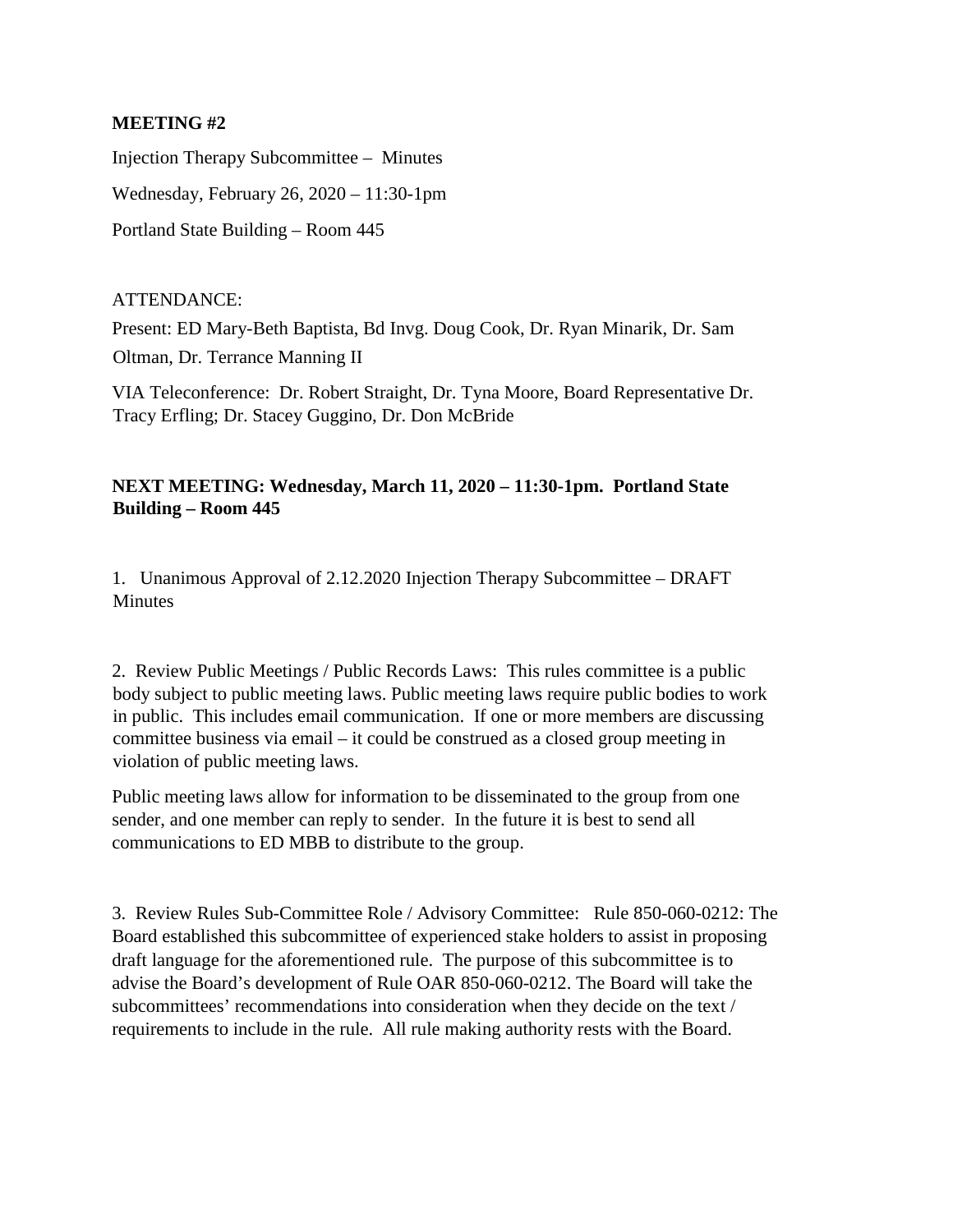4. Reviewed Dr. Minarik email (Attachment A) proposing a starting point for the discussion regarding the structure and substance of the rule.

- Discussed creating "Levels" based on the difficulty / risks associated with the location of injection.
	- $\circ$  Level  $1 SQ / IM$
	- o Level 2- Extremity / Tendon / Ligament (incl joint)
	- $\circ$  Level 3 Spine
- Discussed creating two "Categories" of injectate
	- o Category A: Prepared (Commercially / Compounded Sterile) \*Default designation
	- o Category B: Autologous (of cells / tissues)

5. Discuss training / education regulations for competency to engage in each level of injection therapy of Category A:

- Level  $1(A)$ : 6 hours of training / education
	- o 3 practical / 3 didactic
	- o Focus: anatomy, injection technique, aseptic / sterility, palpating
- Level  $2(A)$ : Two options proposed and discussed. Group moved forward with the following:
	- o Option 1: Total 32 hours required. Training / CE hours broken down as follows:
		- Foot / Ankle: 4 hours
		- $\blacksquare$  Hand / Wrist: 4 hours
		- Elbow:  $4 \text{ hours}$
		- Knee: 6 hours
		- $\blacksquare$  Hip: 6 hours
		- Shoulder: 8 hours
	- o Proposals for Focus / Substance of the CE Training: diagnostic, care management; didactic; medical imaging
- Level  $3(A)$ : Discussed breaking training down similarly to Level  $2(A)$  for regions of the spine: lumbar, thoracic, cervical. Proposals for CE / Training requirements included:
	- o Medical Imaging
	- o Guidance Techniques
	- o Preceptorship / Residency

6. ACTION ITEMS:

- Dr. Manning will research training / education requirements recommended by the Spinal Intervention Society
- MB Baptista will contact the Board of Medical Imaging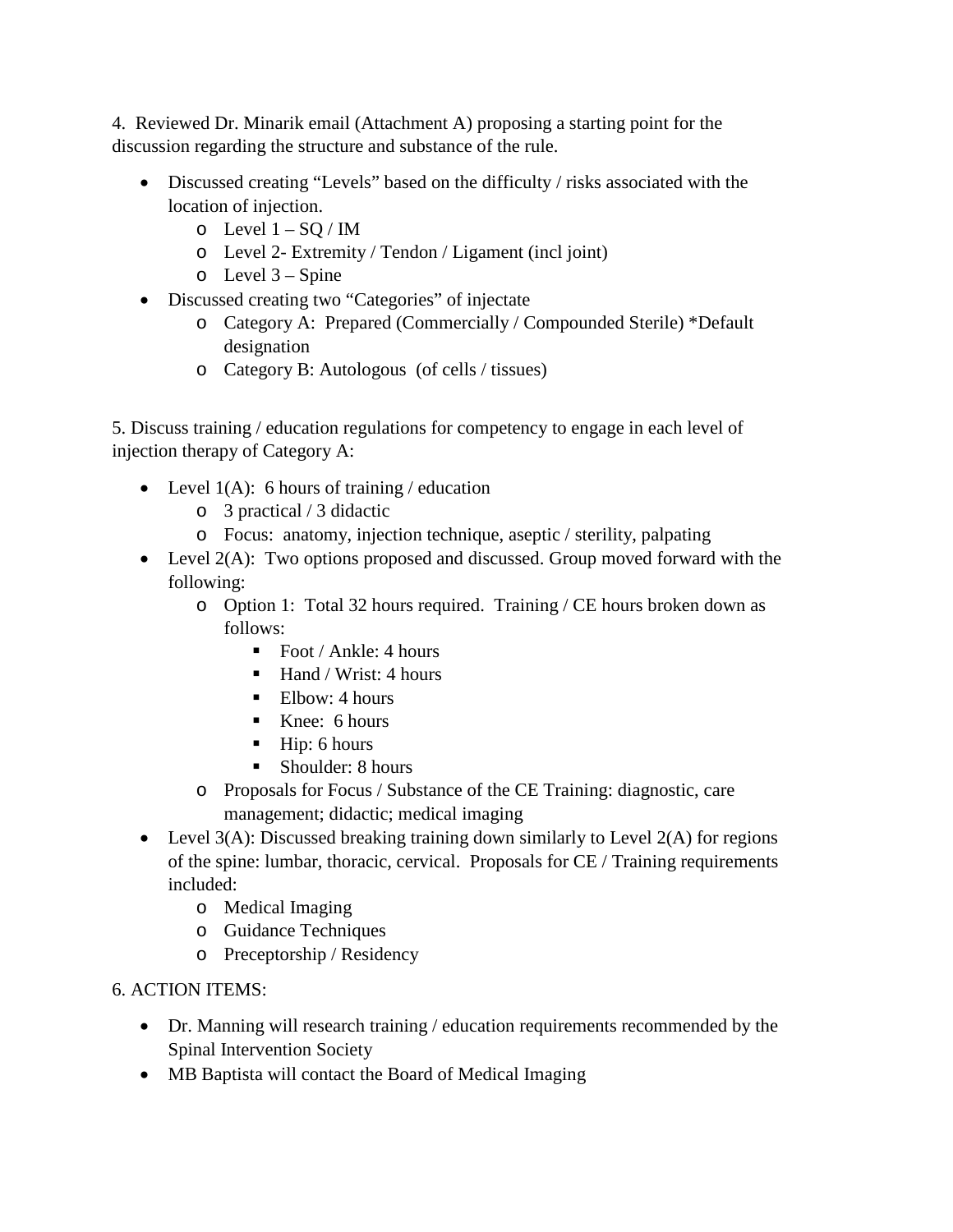- 7. Agenda Items for Meeting #3 March 11, 2020
	- Continue discussion regarding education / training hours and substance of education / training for Level 2(A) and Level 3 (A) (B)
	- Discuss proposals for regulating experience to offer training / provide education
	- Discuss proposals for rule implementation:
		- o Application of CE / training toward annually required CE for renewal
		- o Maintenance / "renewal" requirements
		- o Requirements for current practitioners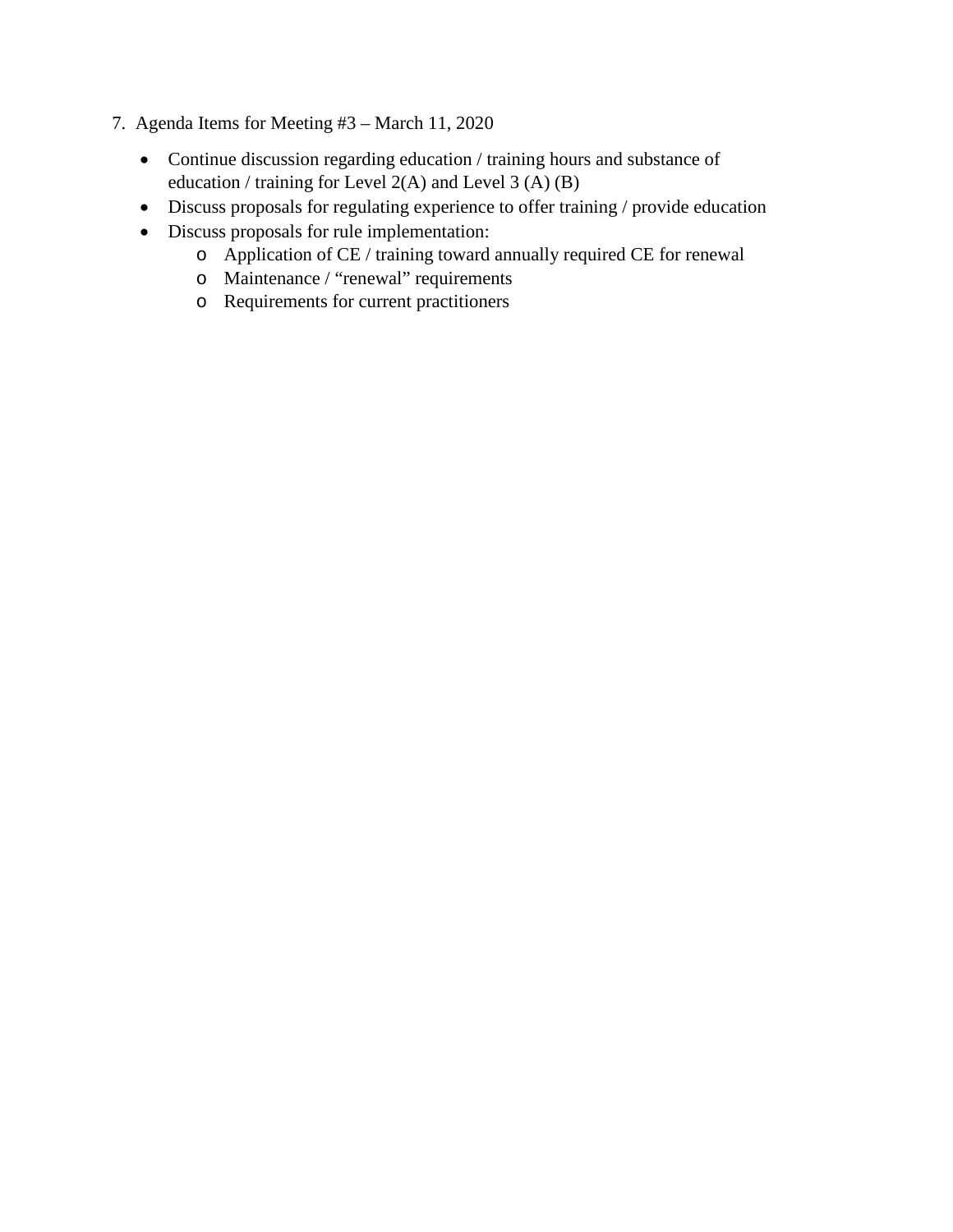# **Mary-Beth Baptista**

| From:    | Dr. Ryan Minarik < drminarik@elixiawellness.com>                         |
|----------|--------------------------------------------------------------------------|
| Sent:    | Wednesday, February 26, 2020 10:07 AM                                    |
| To:      | Mary-Beth Baptista                                                       |
| Subject: | Re: Injection Therapy Administrative Rule Subcommittee: Wednesday 2/26 @ |
|          | 1130am-1pm (w/CALL IN #)                                                 |

#### Hi Mary-Beth,

For what it's worth, I came up with a proposed starting point for CE requirements, as a springboard for discussion. This may be/look too confusing initially, but its an idea of how to stratify levels of injections and injectates with training requirements.

# OBNM Injection Therapy

#### **Location**

- Level 1: SQ/IM
- Level 2: Extremity/Tendon/Ligament (inc joint)
- Level 3: Spine

### **Injectate**

- Category A: Prepared (Commercially/Compounded Sterile). \*Default designation
- Category B: Autologous

### **CE Requirements**

- Questions:
	- $\bullet$ 
		- o Initial hours required for certification?
		- o Grandfathered for NDs in already in practice?
		- o Maintenance/Renewal reqs?
		- o What constitutes "training"?
		- o Hours vs supervised patient encounters?
- \* Level trainings would automatically include category A injectates, with additional training guidelines for botox. Use of ozone has its own separate training/CE reqs, so level 1+ injections of ozone would presume appropriate training has simultaneously been met.
- Level 1A:
	- $\bullet$
	- o Initial: 6 hours. (or sufficient with graduation/medial license? This might be issue with botox training)
	- o Grandfathered: 5+ years in practice
	- o Maintenance/Renewal: Not required
- Level 2A:
	- $\bullet$ o Initial: 16-32 (?) hours within 2 years (2 weekend courses)
	- o Grandfathered: If 5+ years in practice, evidence of 16-32 hours training over course of licensure
	- o Maintenance/Renewal: 16 hours level 2 training every 5 years.
- Level 3A: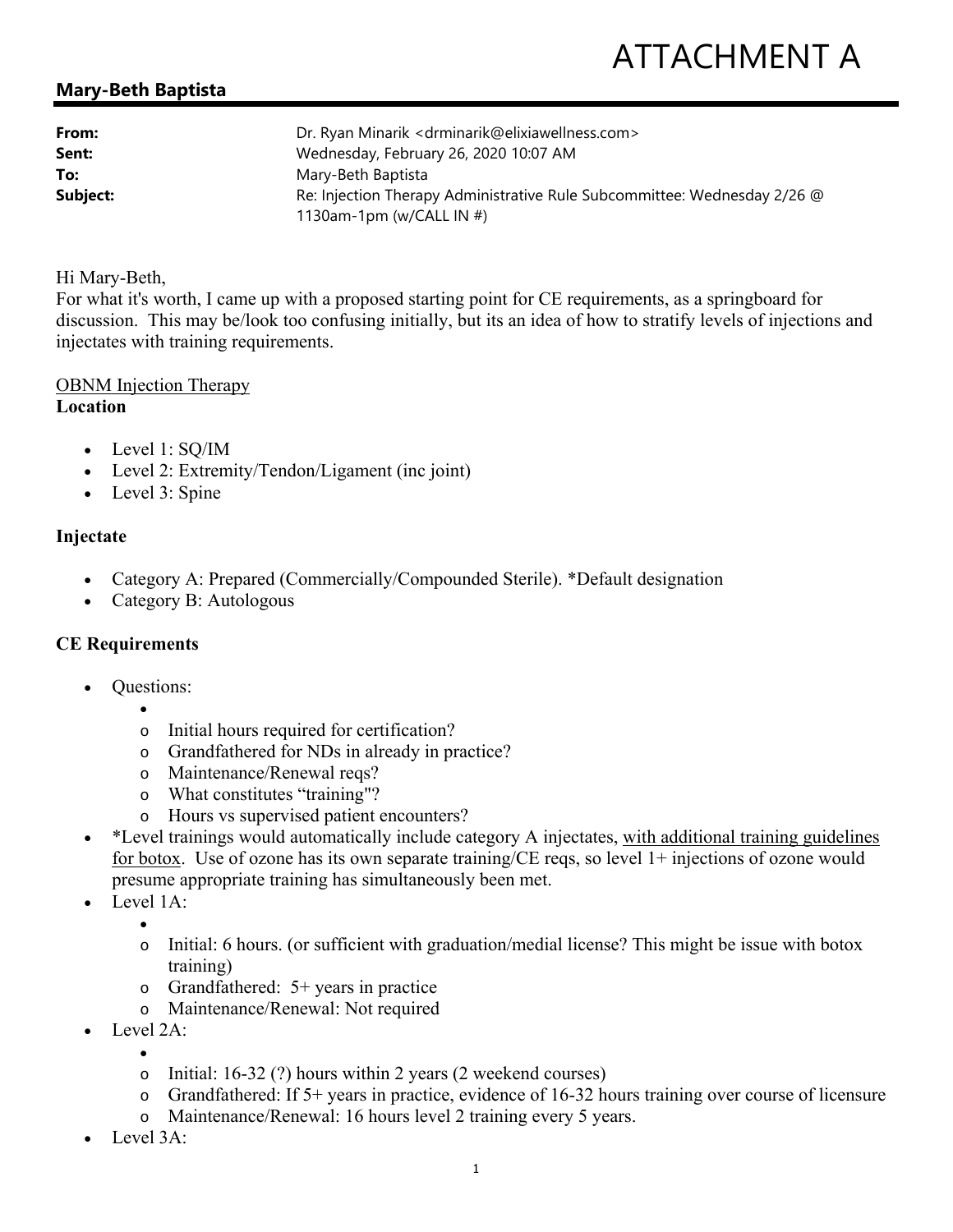- $\bullet$
- o Initial: 16 hours within 2 years
- $\circ$  Grandfathered: Proof of 8+ hours of spine specific training
- o Maintenance/Renewal: 20 hours level 2-3 total training every 5 years. \*Image guidance training qualifies?
- Category B (would automatically apply to any Level achieved):
	- $\bullet$
	- $\circ$  Initial: 8-16 (?) hours specific to autologous products and preparation (not injection technique)
	- o Grandfathered: ?
	- o Maintenance/Renewal: 6 hours every 5 years

-- Ryan Minarik, ND, LAc. www.formhealthpdx.com

Elixia Wellness Group www.elixiawellness.com 503.232.5653 x421

#### CONFIDENTIALITY NOTICE

The information transmitted is intended solely for the individual or entity to which it is addressed and may contain confidential and/or privileged medical information. Any review, retransmission, dissemination or other use of or taking action in reliance upon this information by persons or entities other than the intended recipient is strictly prohibited. If you have received this email in error please contact the sender and delete the material from any computer.

------------------------------------------------

On Tue, Feb 25, 2020 at 2:27 PM Mary-Beth Baptista <marybeth.baptista@state.or.us> wrote:

### \*\*\*PLEASE DO NOT REPLY ALL – REPLY ONLY TO SENDER\*\*\*

Hello All,

Thank you for your participation in the injection rules subcommittee. As a reminder the second meeting is tomorrow, Wednesday, Feb 26 at 11:30am, Room 445, at the State Office Building (800 NE Oregon Street) Please see attached agenda.

Please note we will validate your parking at Liberty Centre Building, 650 NE Oregon St (Lloyd District), Portland, OR 97232

For those of you that would like to participate in the meeting tomorrow by phone: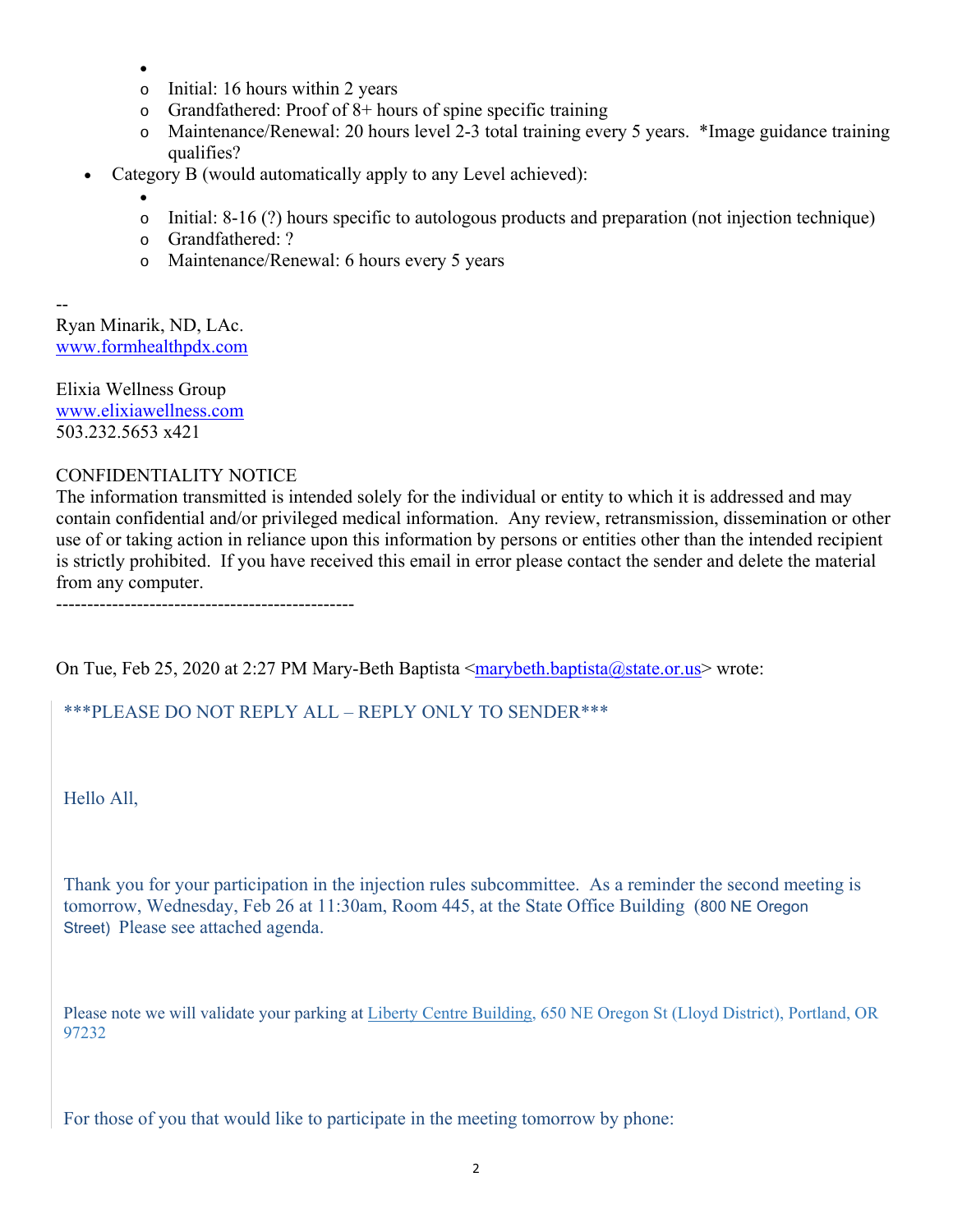#### Injection Subcommittee DRAFT MINUTES 3.11.2020 – Meeting #3.

PSOB room 445; 1130-1pm

#### ATTENDANCE:

Present: ED Mary-Beth Baptista, Dr. Ryan Minarik, Dr. Sam Oltman, Dr. Terrance Manning II

Via Teleconference: Dr. Robert Straight, Dr. Tyna Moore, Board Representative Dr. Tracy Erfling; Dr. Stacy Guggino, Dr. Don McBride

#### **NEXT MEETING: Wednesday, April 1, 2020 – 1130-1pm.**

1. Subcommittee approved Feb. 26, 2020, without correction or addition from the Rules Subcommittee.

2. Board continued the discussion from Feb. 26, regarding training and education requirements for Level 3A and 3B – Spinal Injections: Lumbar / Thoracic / Cervical.

Dir Baptista distributed information from Richard Wendt, OHA, regarding fluoroscopy training. Dr. Manning researched training requirements from the Spinal Intervention Society (SIS). Dr. Manning relayed that SIS requires a two day training in each of the three areas of the spine. Approximately 50 total hours to be "Board Certified" in three areas.

Dr. McBride discussed Doctors in Osteopathy are required to obtain approximately 30 total hours of training prior to engaging in spinal injections. ED Baptista cautioned against the term "board certified" and discussed the difference b/w "certification" and baseline training required to engage in the practice.

Group discussion regarding DO training requirements in comparison to ND training requirements. Discussion regarding DO complete residencies, while ND's do not. Members discussed whether or not that distinction should affect the amount of required hours of training.

3. Group started discussion regarding appropriate total hours per 3 areas of spine: a total of 14-16 hours; 8 of which practical. Plus an additional 8 hours of didactic, to include: 2.5-3 hours of Image Spine Guidance/ Ultra Sound/ Flouro / X-ray. Total 50-56 hours

4. Further discussion regarding the amount of hours exceeding DO requirements, also discussed Board history of requiring hours based on / exceeding other equivalent licensing Boards. Keeping in mind that training for Level 1 & 2 – prior to training for Level 3. Discussed a target of 32 hours. 8 hours per spinal region; and an additional 8 hours of didactic, to include: 2.5-3 hours of Image Spine Guidance/ Ultra Sound/ Flouro / X-ray.

5. PLACEHOLDER: Further discussion needed whether or not a certain amount of practical hours or number of injections required prior to entry into practice, akin to a residency / mentorship. Or whether the training required is sufficient to enter into practice. Training floor v. Practical Hours ceiling.